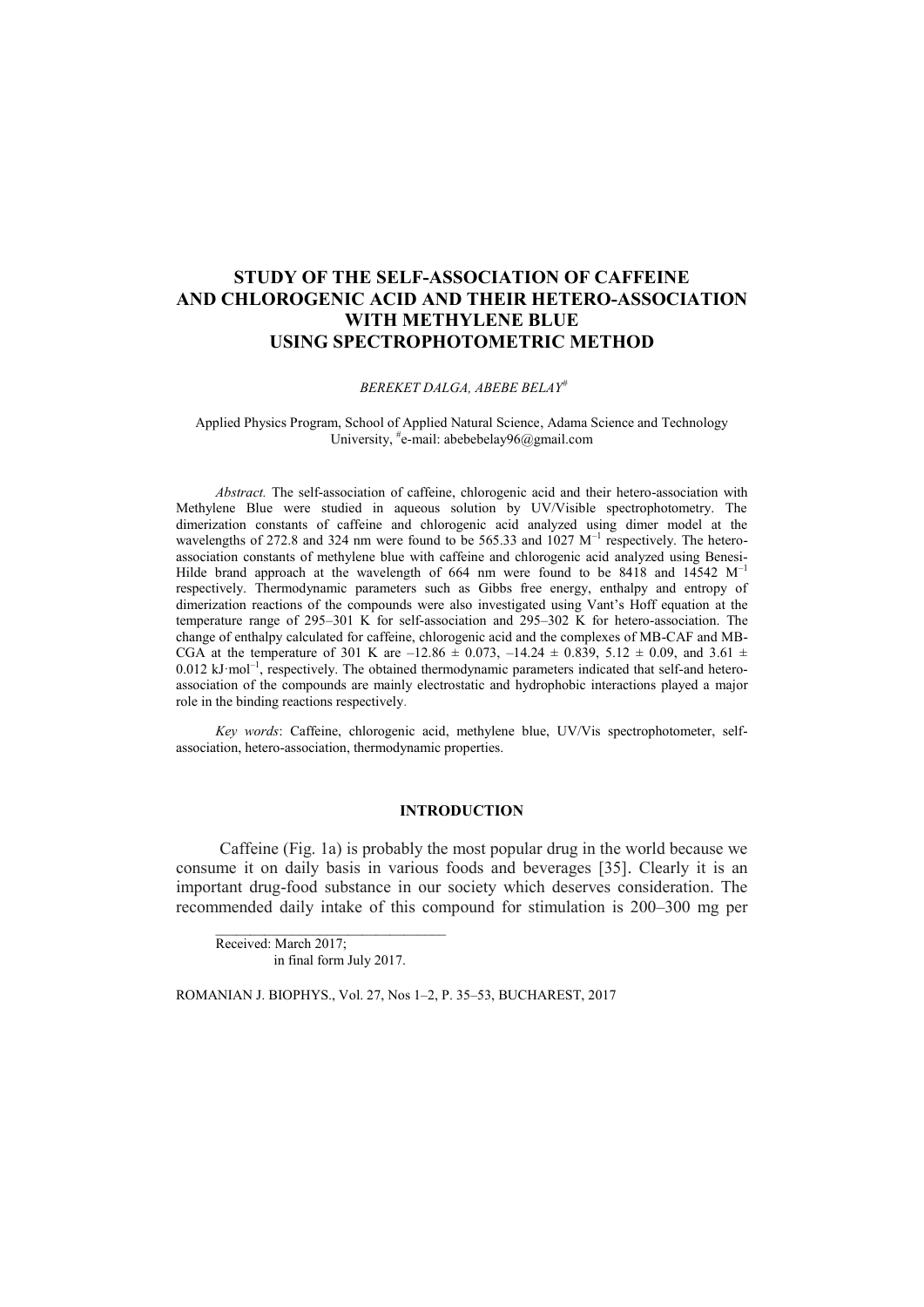person per day for adults and 35–40 mg for children [10, 37]. The molecules of caffeine are aggregate in aqueous solution by plane-to-plane stacking [14, 15]. This kind of stacking interactions is usually important in connection with the pharmacological action of caffeine and nucleic acids [28]. Therefore, caffeine is considered to be a potential regulator of biological activity for aromatic dyes and antibiotics *in vivo*, which is definitely of interest for clinical applications [15]. It is also responsible for interactions and complexation with a lot of molecules of interest in food and drug formulation. On the other hand, when caffeine is administered together with aromatic cytotoxic drugs (such as doxorubicin, ethidium bromide, and novantrone) there is a remarkable reduction *in vitro* toxicity of the drugs acting on nuclear DNA [18, 38, 43]. Moreover, the direct complexation between caffeine and some aromatic drugs may also modify the pharmacokinetic properties of the drugs or lead to chemical degradation [39].

Chlorogenic acid (Fig. 1b) and many other polyphenol compounds are extensively used in pharmaceutical and food industries [27]. Chlorogenic acid is used as additive in beverages, cosmetics, tea products and foods as well as drug precursors in drug design [26]. The compound has attracted the attention of researchers due to health promoting attributes, which include lowering the risks of cardiovascular disease, cancer, diabetes, obesity and other conditions associated with aging [20, 30]. Moreover, anti-oxidant properties which are suggested to play an important role in protecting food, cells and any organ from oxidative degeneration [32]. The molecular complexations of chlorogenic acid with sodium hydroxide [5], toxic metal ions [11, 12], caffeine [6, 13], with other aromatic molecules like, protein [42], beta-cyclodextrin [22, 24] and amoxicillin [2] in aqueous solution have been reported by theoretical as well as spectrophotometric techniques to design more advanced and controllable carriers of drugs and food components.



Fig. 1. Chemical structure of a. caffeine, b. chlorogenic acid, and c. methylene blue.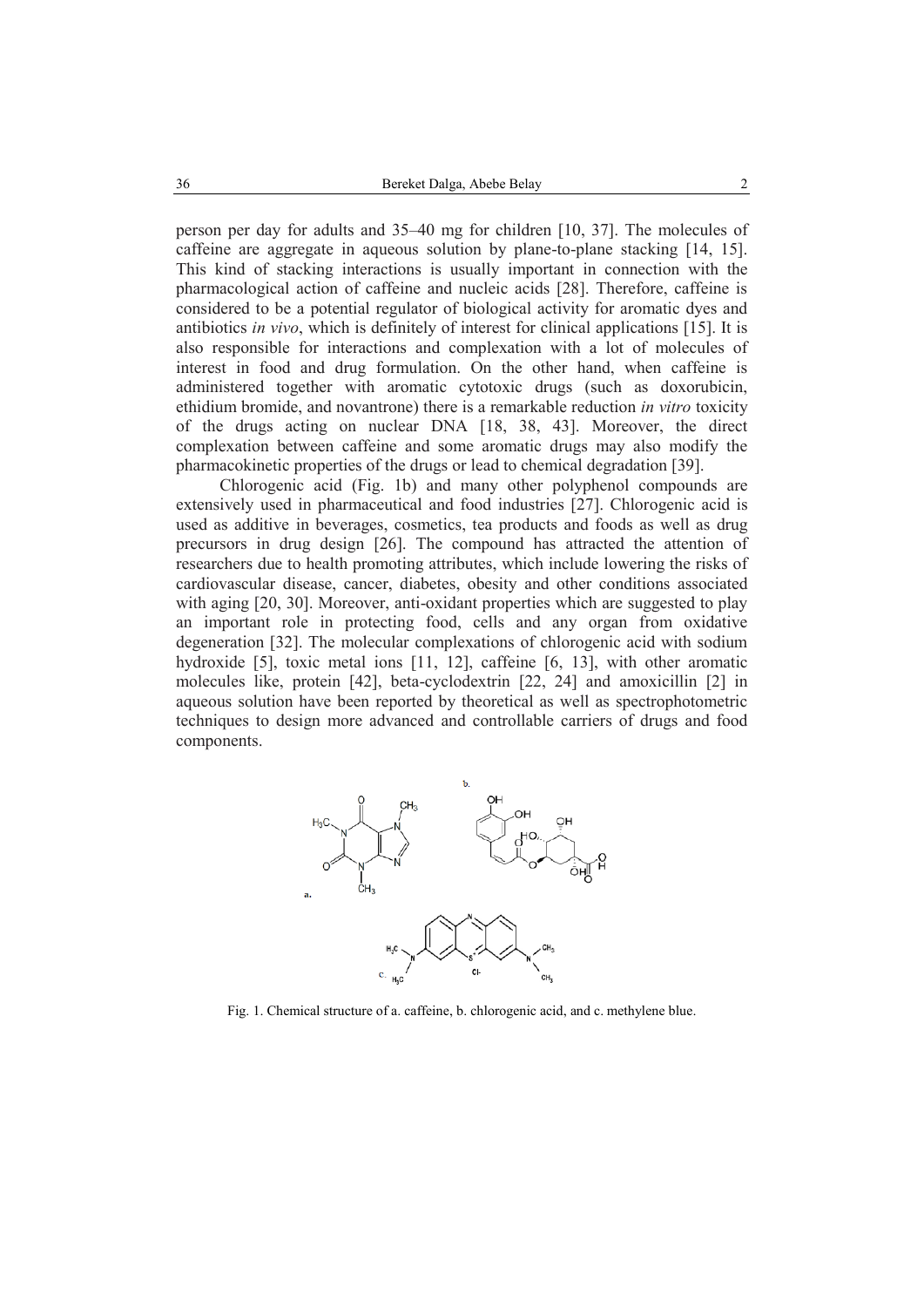Methylene blue (Fig. 1c) is a heterocyclic aromatic dye, a member of thiazine dyes [33]. It is a remarkable compound in the history of pharmacology and chemotherapeutics [44]. Methylene blue was the first phenothiazine compound developed and it has active biological properties which have been under investigation for over 120 years [44]. It is a phenothiazine derivative, capable to bind with nucleic acids and, in particular, with virus nucleic acids [1]. Sensitivity of MB to different conformational transitions of DNA in cell nuclei allows using it as a label for investigation of structural changes in biopolymer molecules. Methylene blue is an active photosensibilizator and is utilized during photodynamic therapy of malignant cancers [36].

Currently there is a great interest in the study of the interaction of caffeine and chlorogenic acid found in various food sources with aromatic drugs/dyes, since drug-food interaction can affect the drugs pharmacodynamics and pharmacokinetics. Hence, the knowledge of hetero-association interaction of the drugs with biologically active compounds is important for understanding their binding in biological system. The self-association of caffeine and chlorogenic acid (5-CQA) and their hetero-association with aromatic drugs and sodium hydroxide are studied by [5, 15] using NMR and UV/Visible spectrophotometric methods respectively. As far as our knowledge concerns the self-association of caffeine and the hetero-association of methylene blue with caffeine and chlorogenic acid to clarify structures and the thermodynamic properties of the molecules are not investigated yet. Studying the self-association and hetero-association of the compounds using UV/Vis spectrophotometer is simple, fast and inexpensive compared to other methods [6]. Investigations of self-association of caffeine and chlorogenic acid and their hetero-association with methylene blue in water are interesting from the pharmacological point of view, since self- and heteroassociates and competitive binding may influence the activity of drugs.

Mostly, study of self-associated molecules using UV/Vis spectrophotometer is limited due to difficulty in obtaining the spectra of highly concentrated solutions and need of careful examination of changes in the apparent molar extinction coefficients over a wide range of concentrations [16]. It is known that the structure of dimer makes difficult the use of Beer-Lambert's law. Extinction coefficients and shape of the absorption band of the fraction of dimerized molecules are usually unknown that often leads to difficulty in the interpretation of experiment [31]. The technique is highly sensitive, rapid and easily implemented. Therefore, the objective of this work is to study the self-association of caffeine and chlorogenic acid and their hetero-association with methylene blue.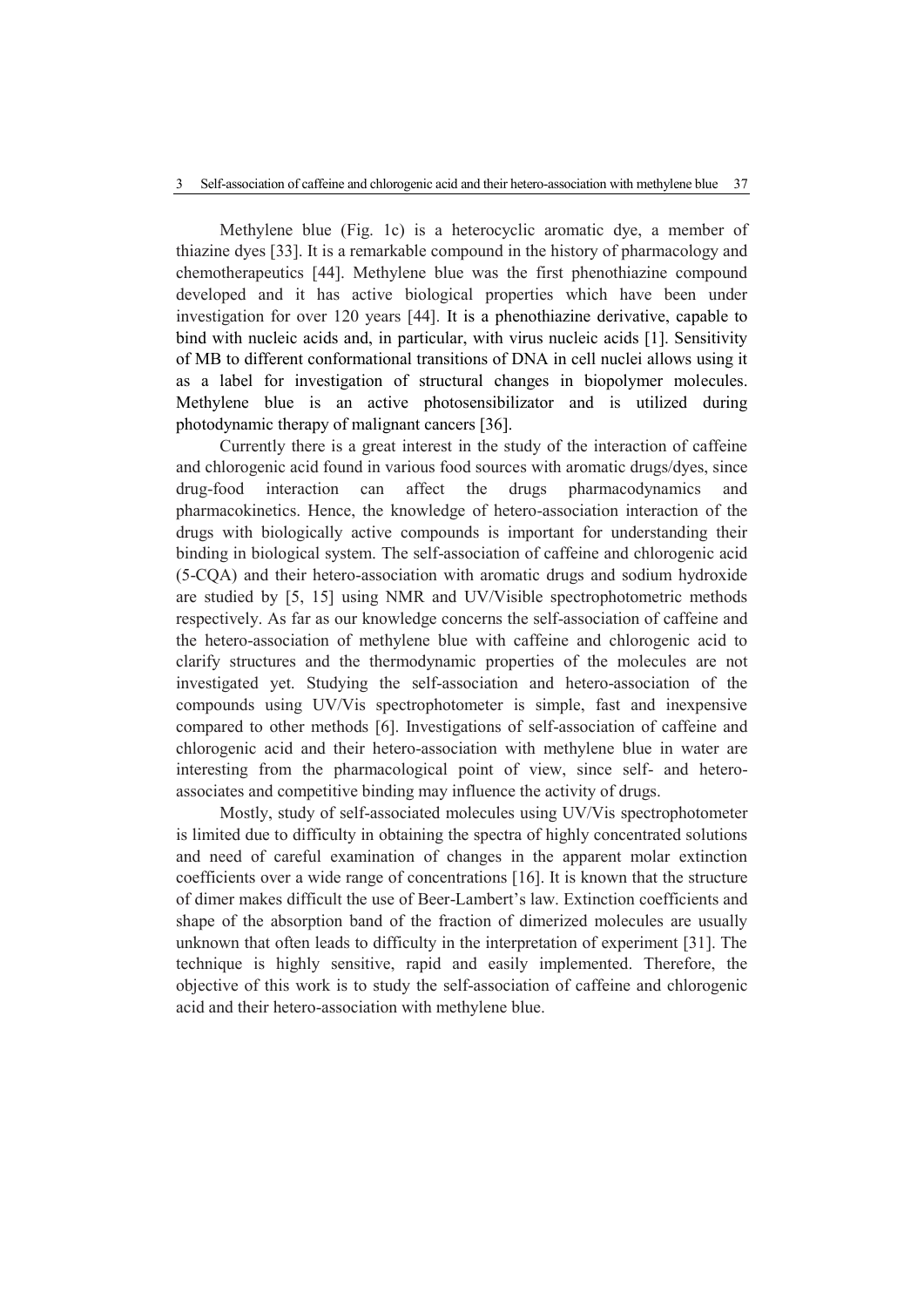# **MATERIALS AND METHODS**

# MATERIALS AND CHEMICALS

The chemicals, caffeine, chlorogenic acid and drug, methylene blue were purchased from Sigma-Aldrich (Germany) and as solvent distilled water (AAU) was used without any further purification. The UV-Vis spectrophotometer, Perkin Elmer Lambda 19 (Perkin Elmer, D-7770 Ueberlingen, Germany) with wavelength ranges of 170–3200 nm, was used for the electronic absorption measurements of the solution compounds at room temperature. The instrument operated by a powerful software package termed UVCSS. It provides a wide range of operating mode for the instrument and it also includes comprehensive data handling and file management capabilities. Scanning speed of 240 nm per min and slit width 2 nm were used during spectral data acquisition. The instrument is a PC-driven spectrometer.

# METHODS OF THE EXPERIMENT

The self-association of caffeine and chlorogenic acid was studied over the concentration range of  $(5.93-12.80)\times10^{-5}$  and  $(6.39-18.12)\times10^{-5}$  in water solutions respectively. The absorbance as a function of concentration was measured at absorption maxima 272.8 nm and 324 nm for caffeine and chlorogenic acid, respectively to obtain the greatest accuracy of detection. For numerical analysis, the molar extinction coefficients and dimerization constants, the known dimer model was used. Numerical procedure of fitting the experimental data was carried out by non-linear curve fitting based on Levenberg-Marquardt algorithm using Origin 8 software. The molar extinction coefficients and equilibrium constants were used as searching parameters, in order to achieve minimum discrepancy between the experimental data and equations.

During the hetero-association studies of MB with CAF and CGA the concentration of MB in the mixed solutions was maintained constant  $C_{MB}$  =  $= 3.82 \times 10^{-5}$  M. The range of CAF (15.45–39.84) $\times 10^{-5}$  M and CGA (12.23–  $-21.64\times10^{-5}$  M concentrations were used for MB titration. The visible spectra were recorded 1 hr after the solution preparation in order to ensure that the equilibrium was reached. The hetero-association constants and molar extinction coefficients of the complexes were calculated from equation of Benesi-Hildebrand at 664 nm [8].

Thermodynamic investigations of compounds in aqueous solution were made in a 1.0 cm quartz cuvette in the temperature range of 295–301 K for selfassociation and 295–302 K for hetero-association studies. The thermodynamic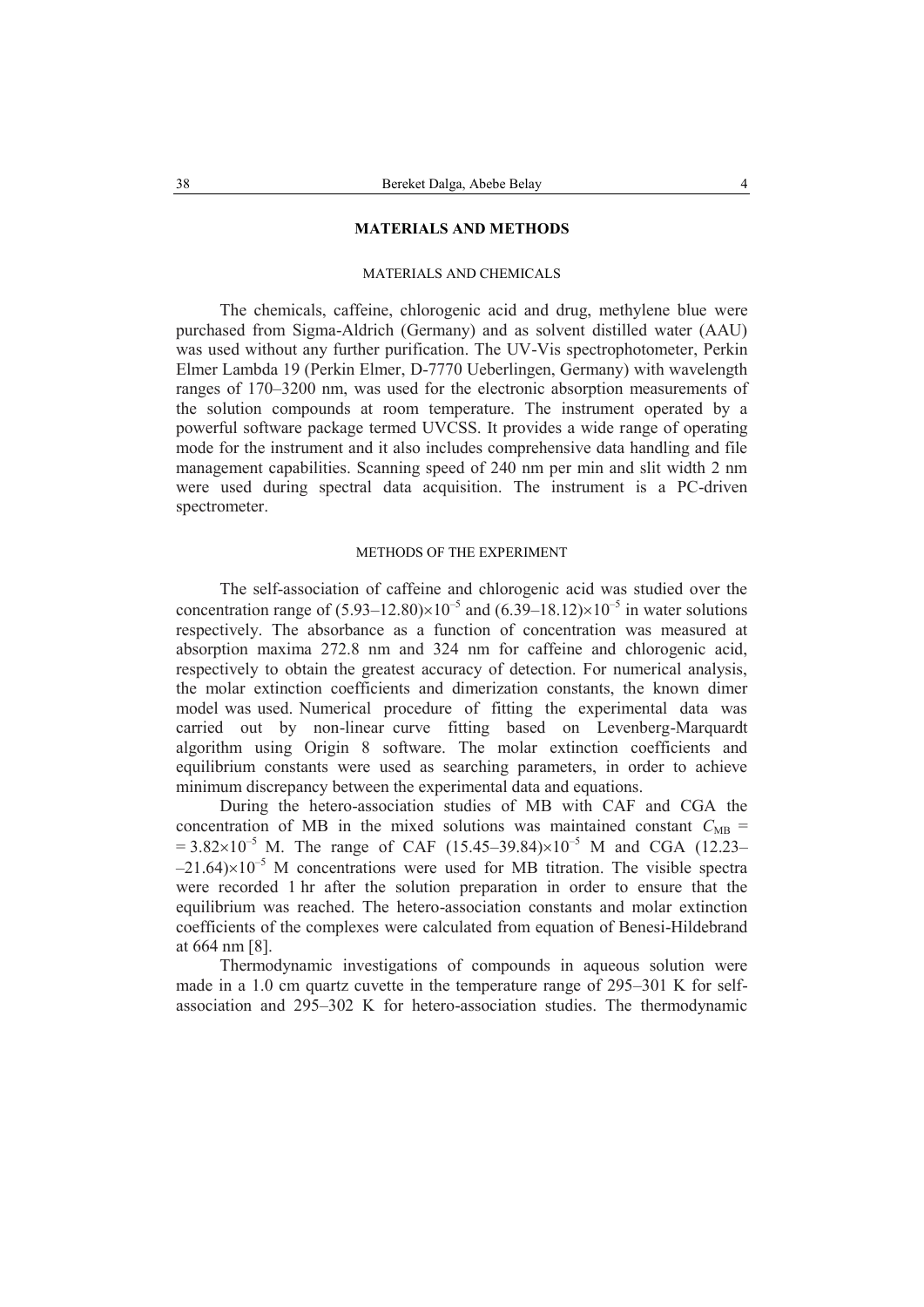parameters (change in Gibbs free energy, enthalpy and entropy) have been determined using the model of Vant's Hoff's equation by linear curve fitting to the experimental data [9].

#### **RESULTS AND DISCUSSION**

#### SELF-ASSOCIATION OF CAFFEINE AND CHLOROGENIC ACID IN AQUEOUS SOLUTION

The quantitative analyses of caffeine and chlorogenic acid self-association were carried out using the concentration dependence of molar extinction coefficient of the molecules. The values of molar extinction coefficients at the maximum wavelengths of 272.8 nm and 324 nm are decreased as the concentration increases for caffeine and chlorogenic acid respectively. The deviation from Beer-Lambert's law depends on concentrations and suggests the existence of a self-association process of the molecules [3]. This effect is plotted in Fig. 2(a) and (b), where the points show the experimental data and the lines are the dimer model fitted to the experimental data. The existence of self-association of the compounds may modify the pharmacokinetic properties of the compounds [2].



Fig. 2. The molar extinction coefficient *vs.* concentration of (a) caffeine at absorption maxima of 272.8 nm, (b) chlorogenic acid at absorption maxima of 324 nm.

For numerical analysis of the molar extinction coefficient of monomers, dimers and dimerization constants, the known dimer model was derived according to the following molecular equilibrium in solutions [5].

$$
E_1 + E_1 \xrightarrow{K_{\text{dE}}} E_2 \tag{1}
$$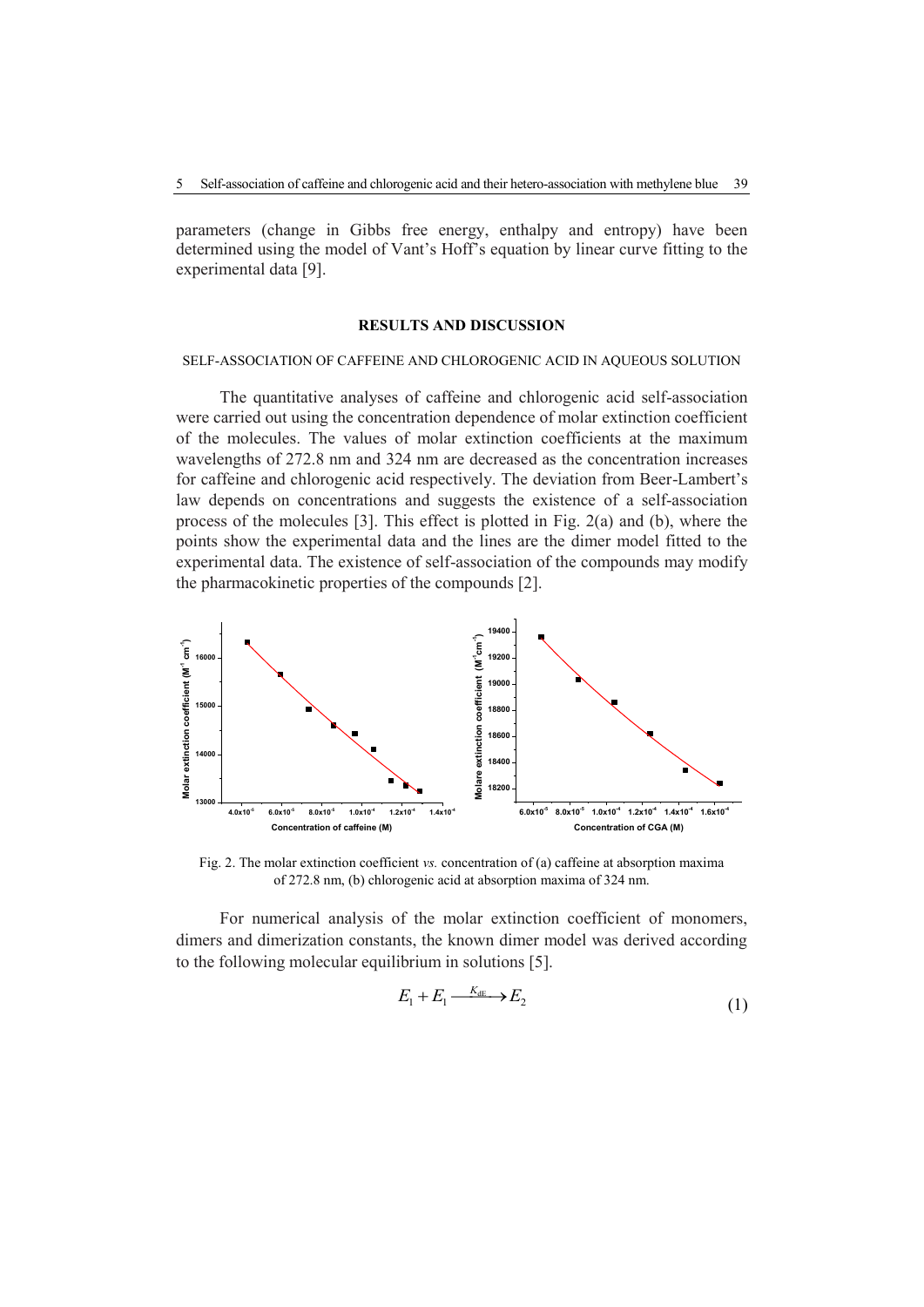where  $K_{\text{dE}}$  is an equilibrium constant of molecular dimerization;  $E_1$  and  $E_2$  are monomer and dimer forms of the compounds, respectively. The total concentration of the dissolved molecules in solution, using the mass conservation law, can be written as;

$$
[E_0] = [E_1] + 2[E_2] \text{ and } [E_2] = K_{\text{dE}} [E_1]^2
$$
 (2)

where  $[E_0]$  is the total concentration of compounds;  $[E_1]$  is the monomer concentration;  $[E_2]$  is the dimer concentration. According to the model shown in equation (1), the experimental molar extinction coefficient  $\varepsilon$  can be represented as [5].

$$
\varepsilon = \varepsilon_{\rm m} f_{\rm m} + \varepsilon_{\rm d} f_{\rm d} \tag{3}
$$

where  $\varepsilon_m$  and  $\varepsilon_d$  are molar extinction coefficients of caffeine and chlorogenic acid monomer and dimer respectively,  $f_m$  is the equilibrium mole fraction of the molecules in the monomer form;  $f_d$  is the equilibrium mole fraction of the molecules within the dimer.

$$
f_{\rm m} = \frac{[E_1]}{[E_0]} \text{ and } f_{\rm d} = 2K_{\rm dE} \frac{[E_1]^2}{[E_0]}.
$$
 (4)

The concentration  $[E_1]$  can be derived from the solution of the mass conservation law of equation (2) by substituting on the account of equation (3). Thus, the dimer model is obtained as follows:

$$
\varepsilon = \varepsilon_{\rm d} + (\varepsilon_{\rm d} - \varepsilon_{\rm m}) \frac{1 - \sqrt{8[E_{\rm o}]K_{\rm dE} + 1}}{4[E_{\rm o}]K_{\rm dE}}.
$$
\n(5)

In equation (5), there are three unknown parameters  $\varepsilon_m$ ,  $\varepsilon_d$  and  $K_{dE}$  which can be obtained from fitting known dimer model equation to the experimental data as shown in Fig. 2 (a) and (b). The values of three quantities were computed by nonlinear curve fitting based on the Levenberg-Marquardt algorithm using origin 8 Software. They are serving as search parameters being adjusted in order to achieve the minimum discrepancy between the experimental data and the theoretical value of equation (5). The calculated values for  $\varepsilon_m$ ,  $\varepsilon_d$  and  $K_{\text{dE}}$  of the compounds obtained at the maximum wavelength are as shown in Table 1.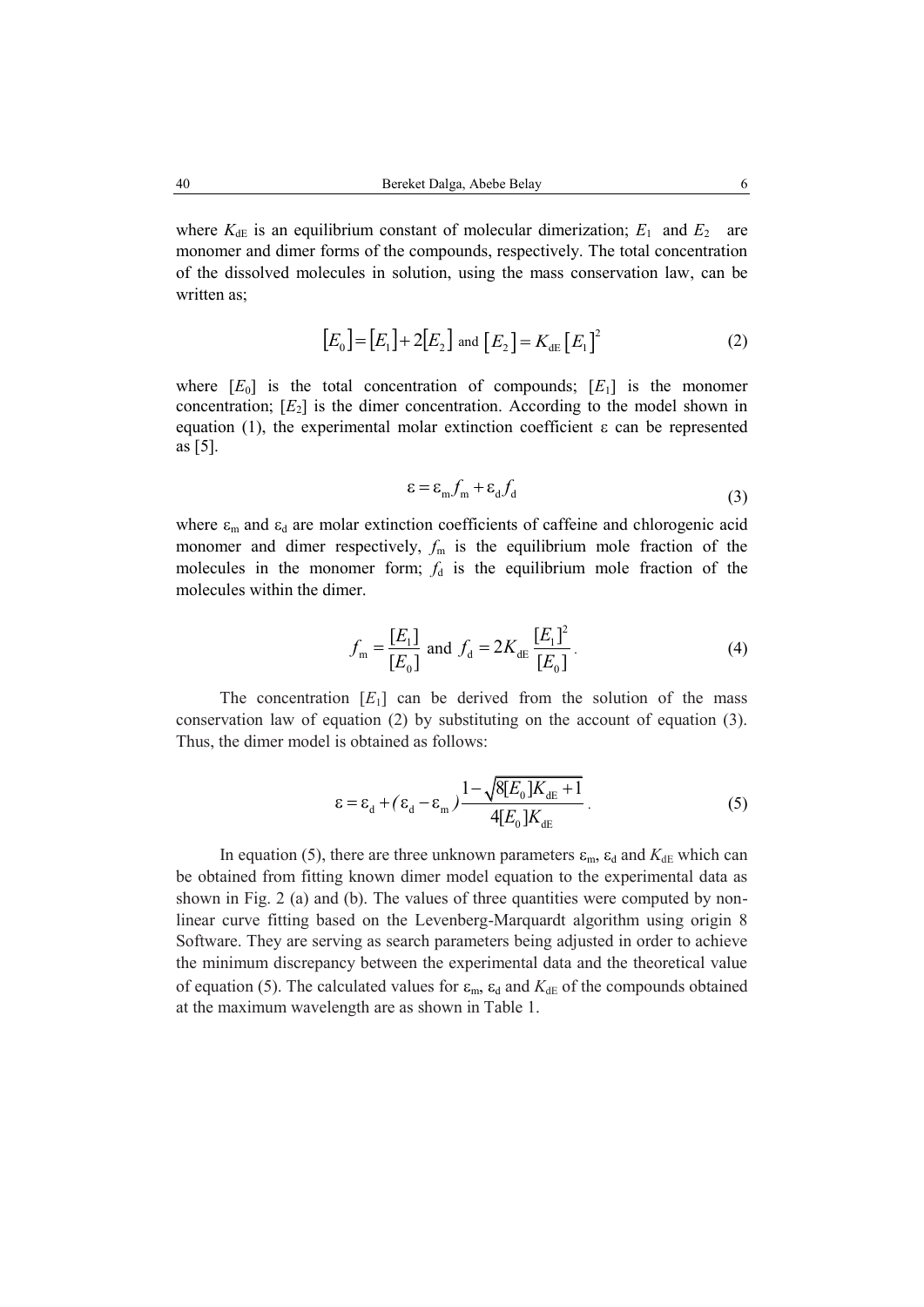## *Table 1*

Calculated results of molar extinction coefficients of monomers and dimers and dimerization equilibrium constants of self-association of CAF and CGA

| Compounds | $\varepsilon_m (M^{-1} \cdot cm^{-1})$ | $\varepsilon_d$ $(M^{-1} \cdot cm^{-1})$ | $K_{\rm dE}$ $({\rm M}^{-1})$ |
|-----------|----------------------------------------|------------------------------------------|-------------------------------|
| CAF       | $18270 \pm 734$                        | 26198±50900                              | $565.33\pm893$                |
| 7GA       | $20500 \pm 5150$                       | 9580±7680                                | $1030 \pm 1360$               |

The obtained values are quite reasonable and comparable with the results obtained by other workers in the UV/Vis region of the spectrum for similar molecules which have amine and carboxyl functional groups. The dimerization constant calculated and reported for caffeine at room temperature was  $11.8 \text{ M}^{-1}$ [15] using NMR spectrophotometry for very high concentrations. Also, the values of  $K_{\text{dE}}$  determined for the same compound in aqueous solution using UV/Vis and FT-IR spectrophotometry were  $1.62 \times 10^2$  M<sup>-1</sup> and  $1.58 \times 10^2$  M<sup>-1</sup> for low concentrations and high concentrations respectively by [25, 19] and which are in agreement with the results obtained by the present work. The value of molar extinction coefficient determined for caffeine in aqueous solution at maximum wavelength 273 nm was  $9.74 \times 10^3$  and  $9.9 \times 10^3$  M<sup>-1</sup>·cm<sup>-1</sup> reported by [21, 29]. In addition, the monomer and dimer extinction coefficients, calculated for 5- -caffeoylquinic acid and caffeic acid in water solutions [5, 7], are also in a good agreement with the monomer and dimer extinction coefficients of caffeine.



Fig. 3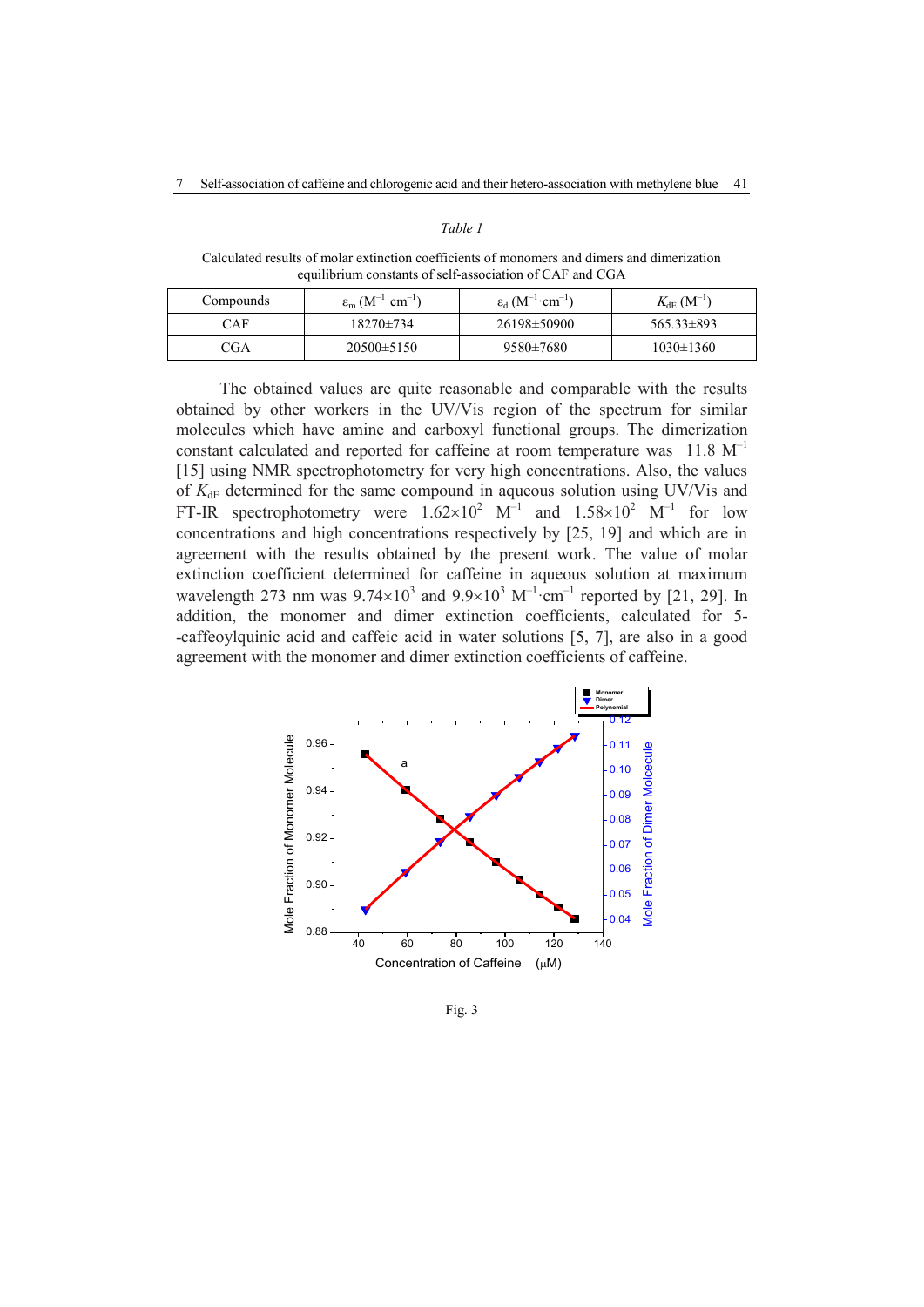

Fig. 3 (continued). The mole fraction of monomer and dimer *versus* total concentration of (a) caffeine under the peak of 272.8 nm, (b) chlorogenic acid under the peak of 324 nm.

The dimerization constant calculated at different temperature ranges previously by [23] were  $1.37 \times 10^3$ ,  $7.55 \times 10^2$ ,  $1.54 \times 10^3$  and  $1.13 \times 10^3$  M<sup>-1</sup> for acetic, propionic, isobutyric, and butyric acid respectively. The dimerization constants for acetic acid, which are reported by [4] using FTIR, was  $(1.00-2.60)\times10^{3}$  M<sup>-1</sup> in different concentrations. Also, the dimerization constant for 5-CQA reported by [5] using the same method is in a good agreement with the result obtained in the present work. The molar extinction coefficient for 5-CQA calculated by using the same method but in a different concentration is  $1.85 \times 10^4$  M<sup>-1</sup>·cm<sup>-1</sup> [41]. Furthermore, the molar extinction coefficients of 5-CQA and caffeic acid in aqueous solutions reported by [5, 7] are in a good agreement with the molar extinction coefficients of chlorogenic acid.

Fig. 3(a) and (b) shows the mole fraction of monomer and dimer *versus*  concentration of the compounds under the peak of 272.8 and 324 nm for caffeine and chlorogenic acid, respectively. The graphs show increase and decrease in the mole fraction of dimer and monomer as the concentrations of the compounds are increasing. The results indicated that dimerization is favored at high concentrations of the compounds.

## THERMODYNAMIC PROPERTIES OF THE SELF-ASSOCIATION OF CAFFEINE AND CHLOROGENIC ACID

Heating of the aqueous solution of caffeine and chlorogenic acid shows that the absorption spectra of the molecules are strongly dependent on the temperature range of 295–301 K. As temperature increases, the absorption intensity increases, this indicates a dissociation of molecular associated forms in solution [9]. The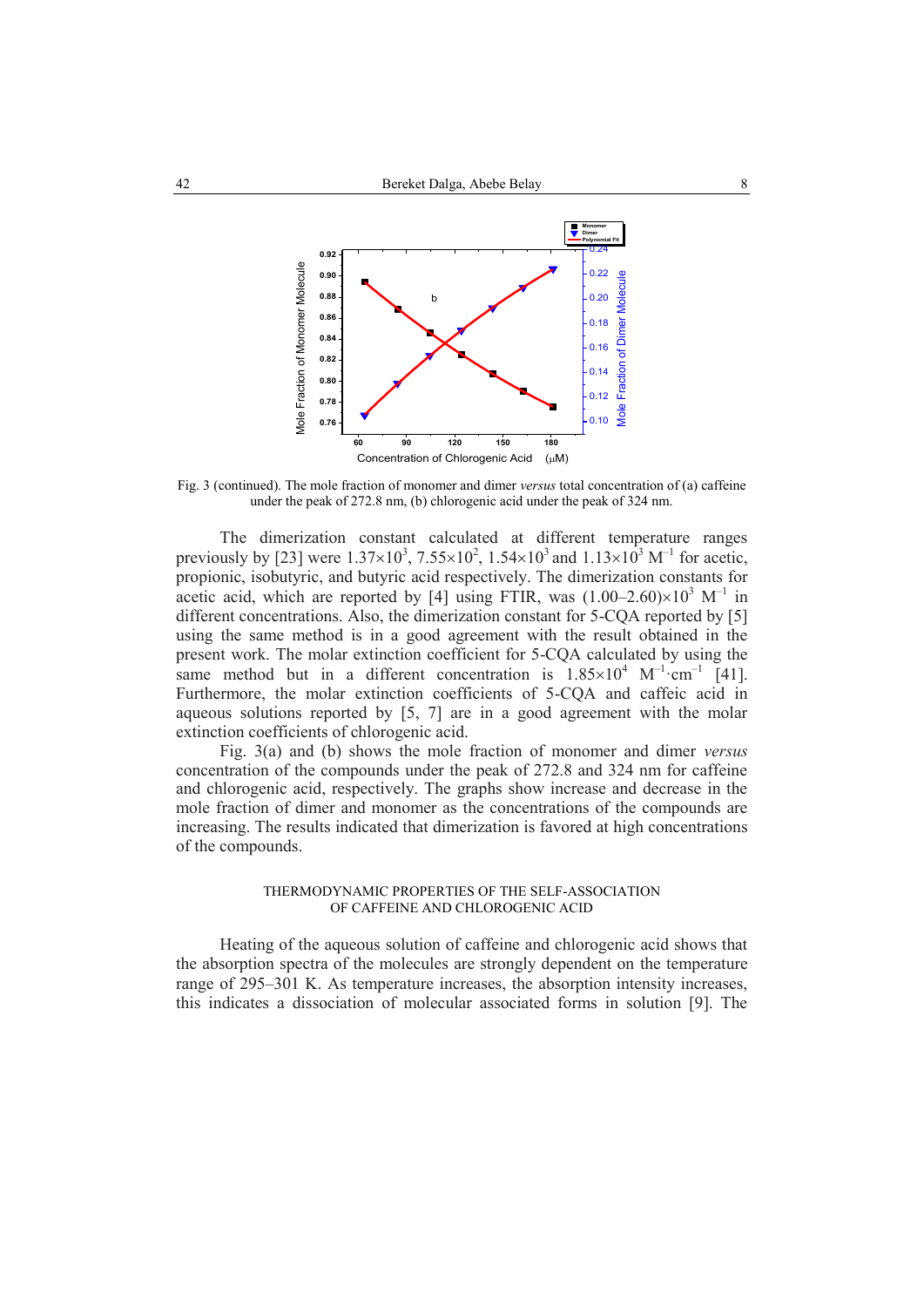equilibrium constants of the compounds molecule at the above mentioned temperature were calculated at peak of wavelengths of caffeine and chlorogenic acid using equations (3). Fig. 4(a) and (b) show the graph of  $\ln K_{\text{dE}}$  *versus*  $f(1/T)$ , of caffeine and chlorogenic acid. The magnitude of the enthalpy was estimated from the slope of the approximating line according to Vant Hoff's equation:

$$
\frac{d\ln(K_{\text{dB}})}{f(\frac{1}{T})} = -\frac{\Delta H}{R}
$$
\n(6)

where  $\Delta H$  is the molar enthalpy change,  $R = 8.31$  J·mol<sup>-1</sup>K<sup>-1</sup> is the universal gas constant and *T* the temperature in Kelvin. The entropy was derived from Gibbs free energy and enthalpy. The Gibbs free energy and entropy can be expressed as:

$$
\Delta G = -RT \ln(K_{\text{dE}}) \tag{7}
$$

$$
\Delta S = \frac{\Delta H - \Delta G}{T} \tag{8}
$$

Combining equations (7) and (8), the dependence of the logarithmic equilibrium constant on the temperature is obtained as:



Fig. 4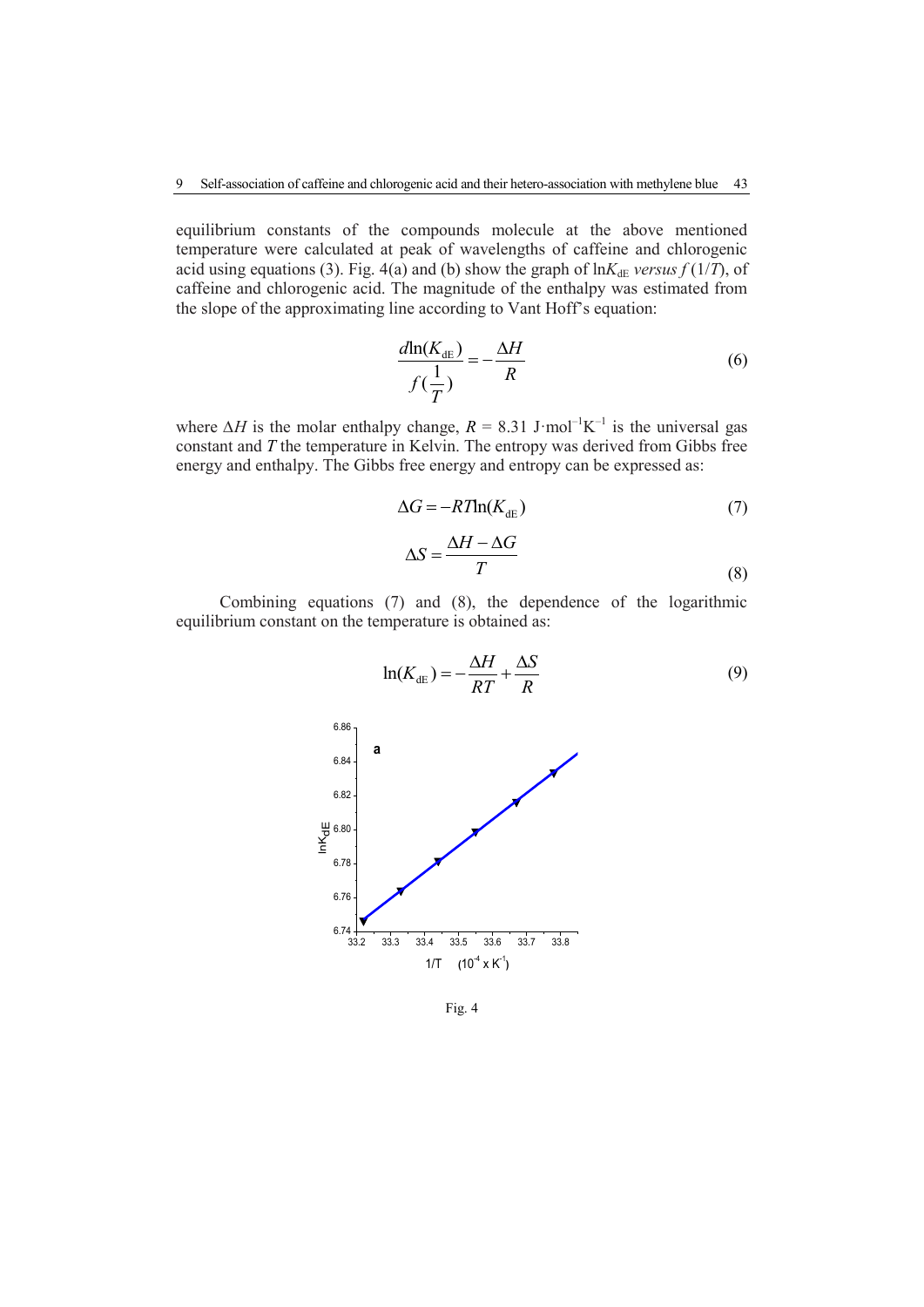

Fig. 4 (continued). ln  $K_{\text{dE}}$  *vs*  $1/T$  of (a) caffeine at concentration  $1.217 \times 10^{-4}$  M; (b) chlorogenic acid at concentration 84.42 µM.

From Fig. 4(a) and (b) slopes and intercepts can be used to determine Δ*H*, Δ*S* and ΔG at specific temperature by using equation (8). The calculated value for the Gibbs free energy, enthalpy, and entropy of the compounds at a temperature 301 K for the self-association is obtained as shown in Table 2. The negative value for the Gibb's free energy indicates that the absorption process of the compounds is continuous. In addition, the negative value of enthalpy shows that the process is exothermic reaction; this indicates that the temperature increases as the equilibrium constant decreases. Also, the positive value of entropy confirms the increasing randomness of the solutions interface during the absorption process of the compounds.

| ۰.<br>I |  |
|---------|--|
|---------|--|

Calculated results of the thermodynamic properties of the self-association of CAF and CGA

| Compounds | $\Delta G$ (kJ·mol <sup>-1</sup> ) | $\Delta H$ (kJ·mol <sup>-1</sup> ) | $^{-1}$ mol <sup>-1</sup> )<br>$\Delta S(J K^{-1})$ |
|-----------|------------------------------------|------------------------------------|-----------------------------------------------------|
| CAF       | $-16.88$                           | $-12.86\pm0.073$                   | $13.34\pm0.24$                                      |
| CGA       | ່າາ າາ<br>-                        | $-14.24\pm0.839$                   | $26.53 \pm 2.812$                                   |
|           |                                    |                                    |                                                     |

The obtained thermodynamic parameters are in a good agreement with the results recently reported by [5] for 5-CQA which are  $\Delta G = -17.9 \text{ kJ·mol}^{-1}$ ,  $\Delta H =$  $-12.89$  kJ·mol<sup>-1</sup> and  $\Delta S = 17$  J·K<sup>-1</sup>·mol<sup>-1</sup>. Moreover, the thermodynamic parameters of the compounds are similar with the previously reported results given by  $\Delta G = -18.10 \text{ kJ} \cdot \text{mol}^{-1}$ ,  $\Delta H = -12.50 \text{ kJ} \cdot \text{mol}^{-1}$  and  $\Delta S = 18.90 \text{ J} \cdot \text{K}^{-1} \cdot \text{mol}^{-1}$  for benzoic acid [17]. The sign and magnitude of the thermodynamic parameters associated with various individual types of interaction were characterized previously [40]. The calculated values of change in enthalpy and entropy indicate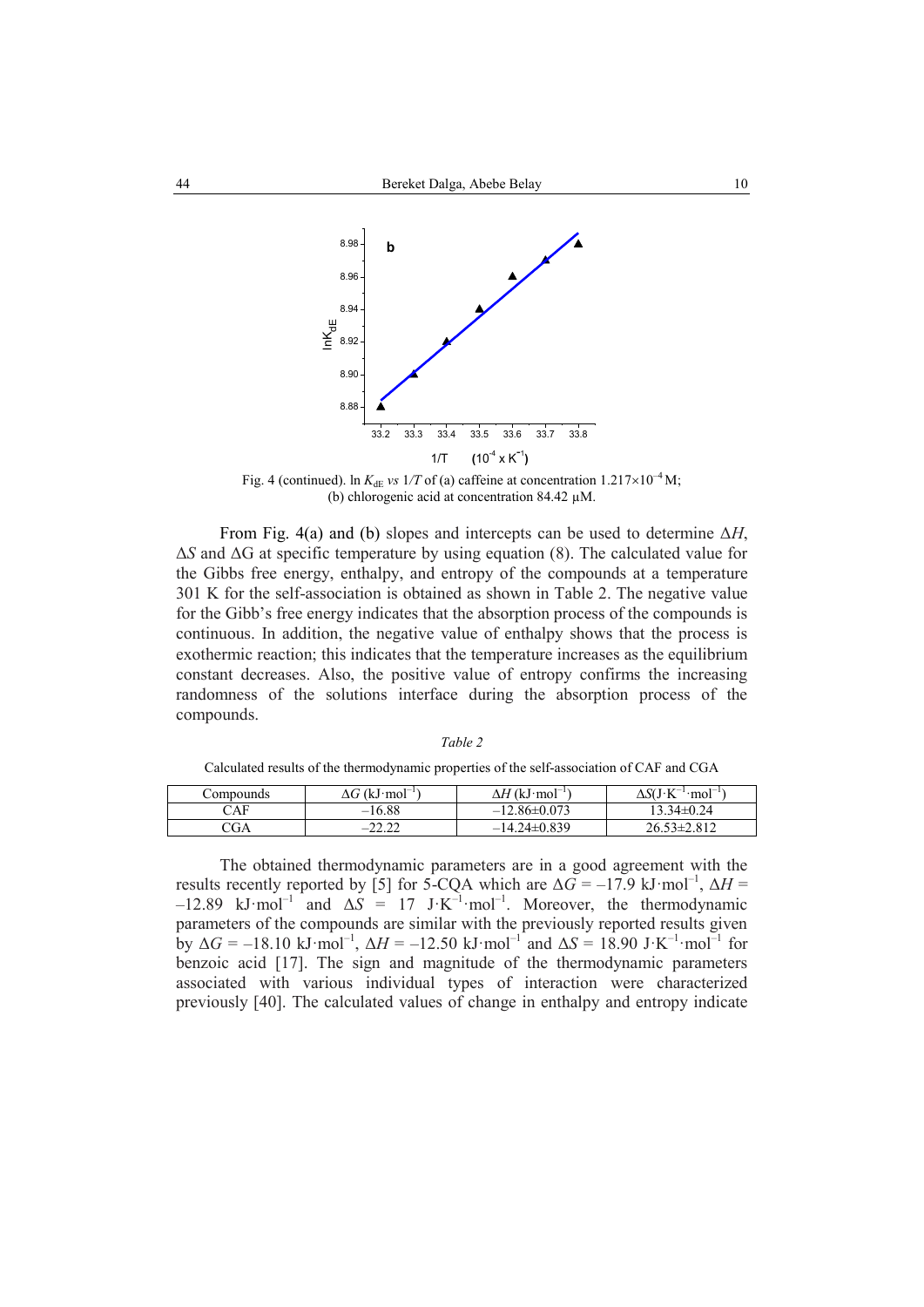that an electrostatic interaction plays the major role in the interaction between the molecules of the compounds [34].

#### HETERO-ASSOCIATION OF METHYLENE BLUE WITH CAFFEINE AND CHLOROGENIC ACID

Fig. 5(a) and (b) show the effects of caffeine and chlorogenic acid concentrations on the UV/Visible absorption spectra of methylene blue solutions. The electronic spectrum of free methylene blue in distilled water was reported by [9]. The addition of CAF and CGA to MB solutions results in decrease of absorption intensity on increasing the concentrations of caffeine and chlorogenic acid. Furthermore, the observed hypo-chromic effect suggests the existence of a hetero-association between MB with CAF and CGA due to hydrophobic interactions of amine group on MB and carbonyl on CAF and carboxyl on CGA [2, 6].

The quantitative analysis of the complexation of MB with CAF and CGA was accomplished by Benesi-Hildebrand equation [8], under the condition of [*F*] >> [*E*]. A solution of CAF and CGA, whose concentration ranges are (15.45– 39.48) $\times$ 10<sup>-5</sup> M<sup>-1</sup> and (12.23–21.64) $\times$ 10<sup>-5</sup> M<sup>-1</sup> respectively, and MB (3.82  $\times$  $\times 10^{-5}$  M<sup>-1</sup> = constant) solution were prepared in distilled water to calculate the equilibrium constants and molar extinction coefficients of the complex formation. According to [7], the equilibrium constant for the complex formation *K* derived as follows:



Fig. 5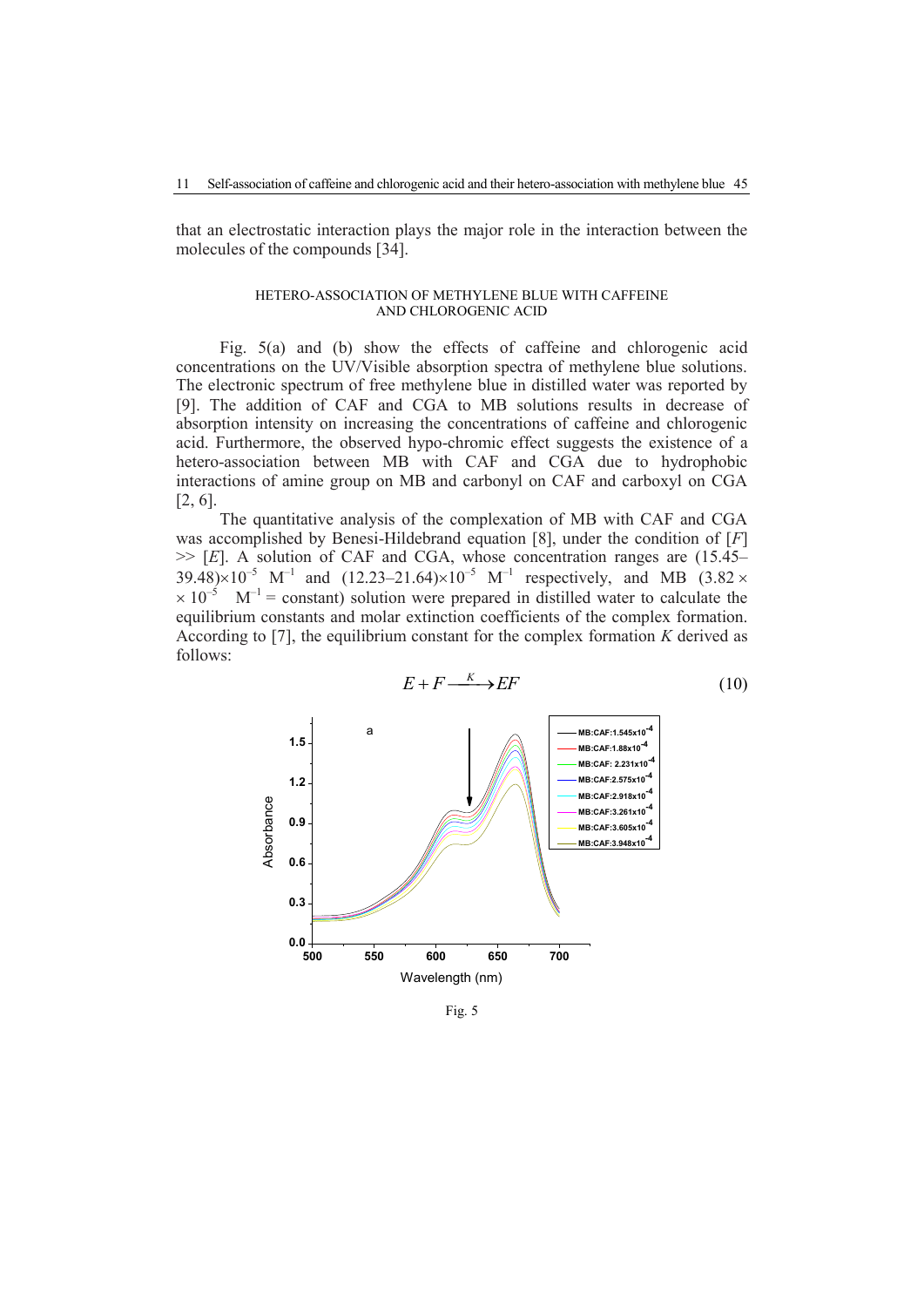

Fig. 5 (continued). Absorbance *versus* different concentrations of (a) caffeine  $c = (154.5-394.8) \times 10^{-4}$ M and methylene blue  $c = 3.82 \times 10^{-5}$  M, (b) chlorogenic acid  $c = (1.223 - 2.164) \times 10^{-4}$  M, and methylene blue  $c = 3.82 \times 10^{-5}$  M.

For equation (10), the equilibrium constant for the complex formation *K* can be defined as

$$
K = \frac{[EF]}{[E][F]}
$$
\n(11)

where [*E*], [*F*], and [*EF*] are the equilibrium concentrations of MB, CAF/CGA, and complexation of MB with CAF/CGA respectively, if the initial concentration of CAF/CGA and MB designated as

$$
[E_0] = [E] + [EF] \tag{12}
$$

$$
[F_0] = [F] + [EF] \tag{13}
$$

Substituting these in the account of equation (11) above gives

$$
K = \frac{[EF]}{([E_0] - [EF])([F_0] - [EF])}
$$
(14)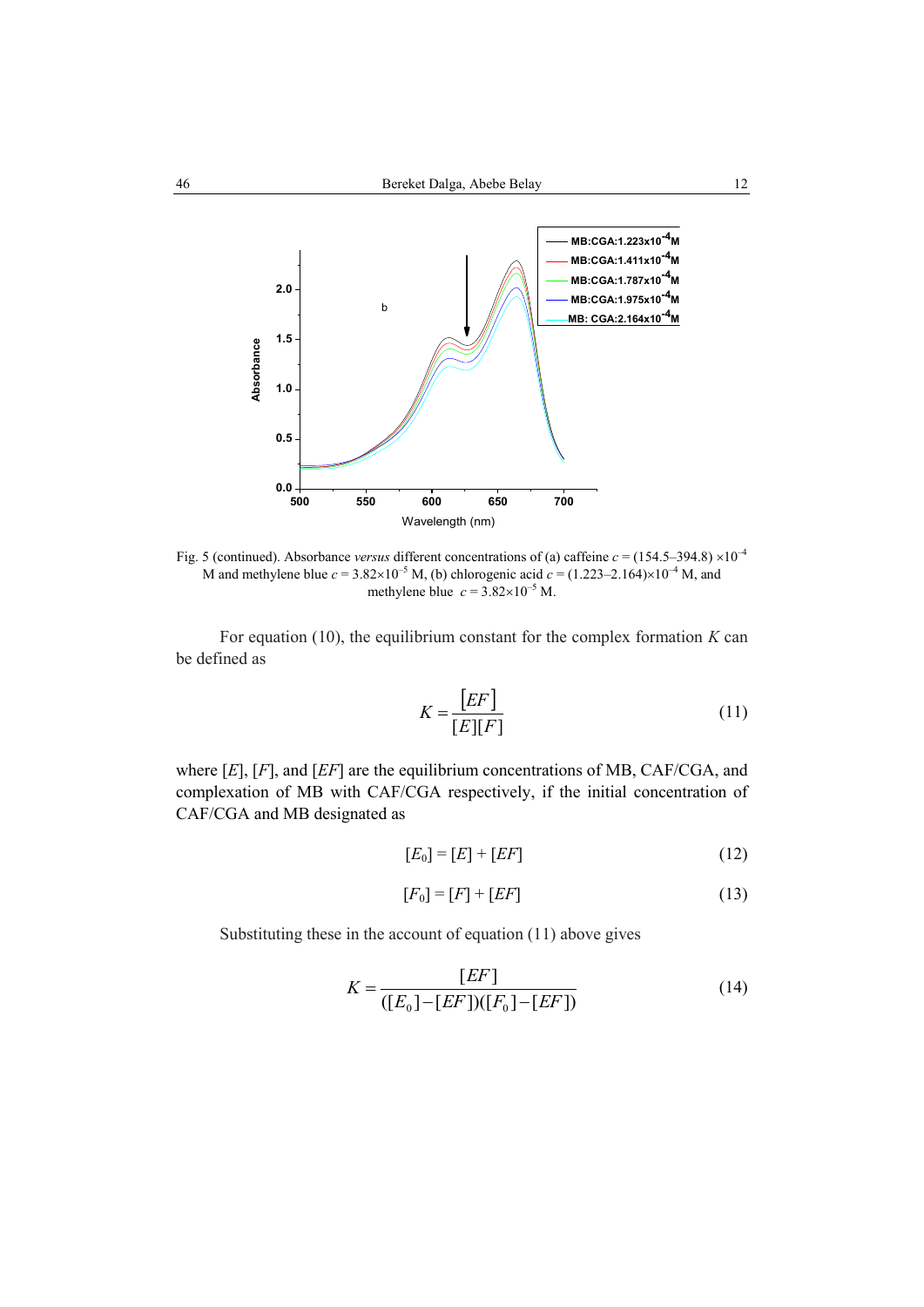For  $[F] \gg [E]$ , it follows that  $[F] \gg [EF]$ ;  $[F_0] - [EF] \approx [F_0]$ . So, equation (14) can be written as

$$
K = \frac{[EF]}{([E_0] - [EF])([F_0])}
$$
\n(15)

After re-arranging equation (15) it gives;

$$
[EF] = \frac{K[E_0][F_0]}{1 + K[F_0]}
$$
\n(16)

The absorbance (*A*) for concentration [*EF*] according to Beer's Law is:

$$
A = \varepsilon I[EF] = \frac{\varepsilon I K[E_0][F_0]}{1 + K[F_0]}
$$
\n(17)

By re-arranging equation (17), it can be written as follows:



 $\frac{0.1}{0.1} - \frac{1}{1 + W}$  $[E_0]$   $1 + K[F_0]$  $[E_0]$  1+*K*[*F*<sub>*i*</sub>  $=\frac{1+}{4}$ (18)

Fig. 6.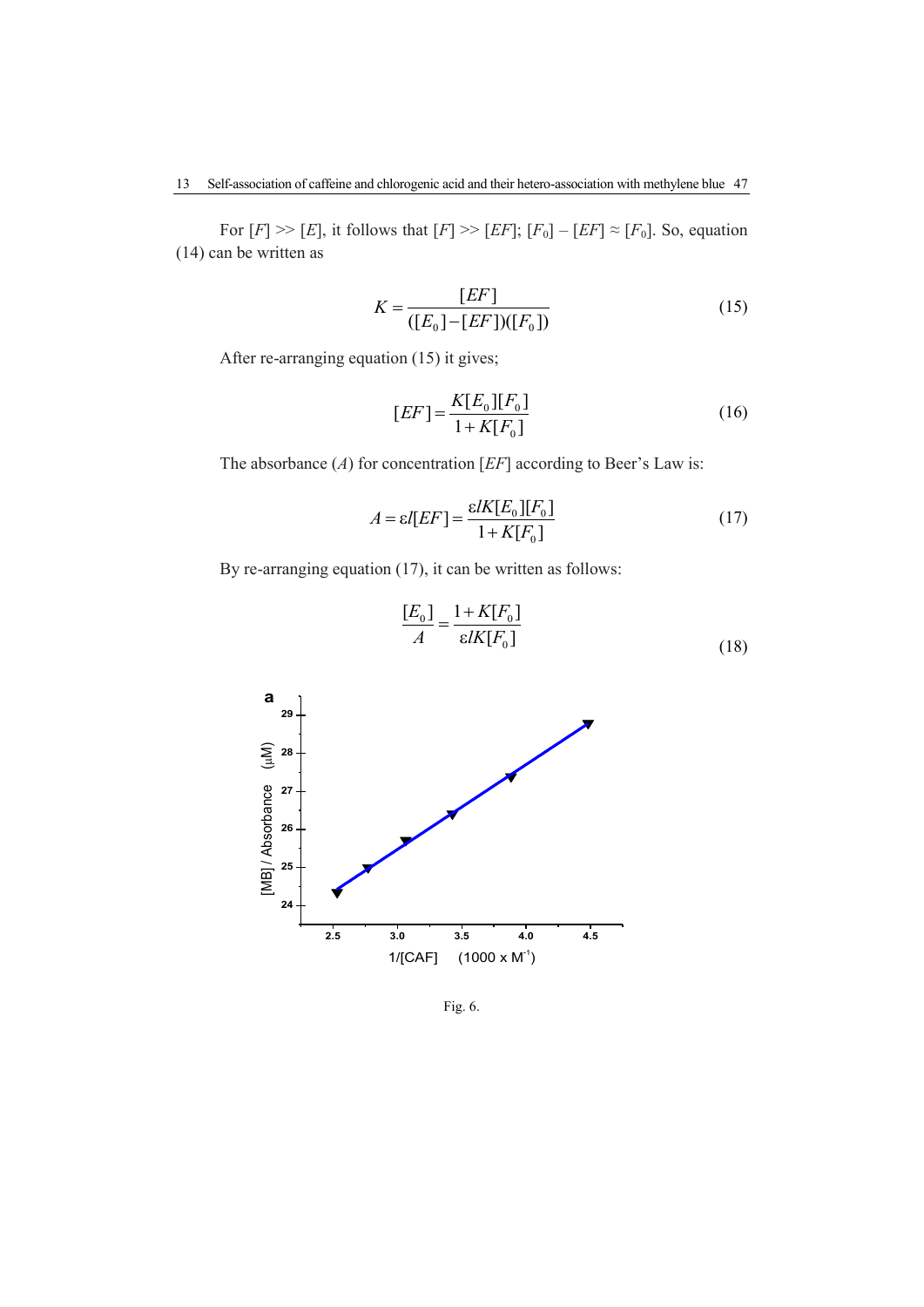

Fig. 6. (continued) Concentration of MB/absorbance *versus* 1/concentration of (a) caffeine at 272.8 nm, (b) chlorogenic acid at 324 nm.

When the path length *l* of the cuvette is 1 cm, the above equation (18) can be also written in the form of Benesi-Hildebrand [8] equation as:

$$
\frac{[E_0]}{A} = \frac{1}{\varepsilon} + \left(\frac{1}{[F_0]}\right) \frac{1}{\varepsilon K}
$$
\n(19)

The plot of  $[E_0]/A$  *vs*  $1/[F_0]$  must be linear with the slope  $1/\varepsilon K$  and intercept  $1/\varepsilon$  as shown in Fig. 6 (a) and (b). The quantitative analysis of the complexation of MB with CAF and CGA was accomplished by Benesi-Hildebrand equation [8], under the condition of  $[F] \gg [E]$ . The equilibrium constants for the complex formation and molar extinction coefficients calculated by linear fitting of equation (19) to experimental data Fig. 6 (a) and (b) were found to be  $8.418 \times 10^3$  M<sup>-1</sup>,  $5.324 \times 10^4$  M<sup>-1</sup>·cm<sup>-1</sup>,  $1.45 \times 10^4$  M<sup>-1</sup>,  $7.90 \times 10^4$  M<sup>-1</sup>·cm<sup>-1</sup>, and for MB-CAF and MB-CGA, respectively. From this result we conclude that the hetero-association constants between MB-CAF and MB-CGA are greater than self-association of caffeine and chlorogenic acid. Moreover, the obtained results are in a good agreement with previously reported results by [2, 7], for AMX-CGA and caffeic acid with sodium hydroxide respectively. It can be concluded that the heteroassociation of MB with CAF and CGA molecules results in lower effective concentration of the dye in solution, which may account for the modification of its biological activity [9].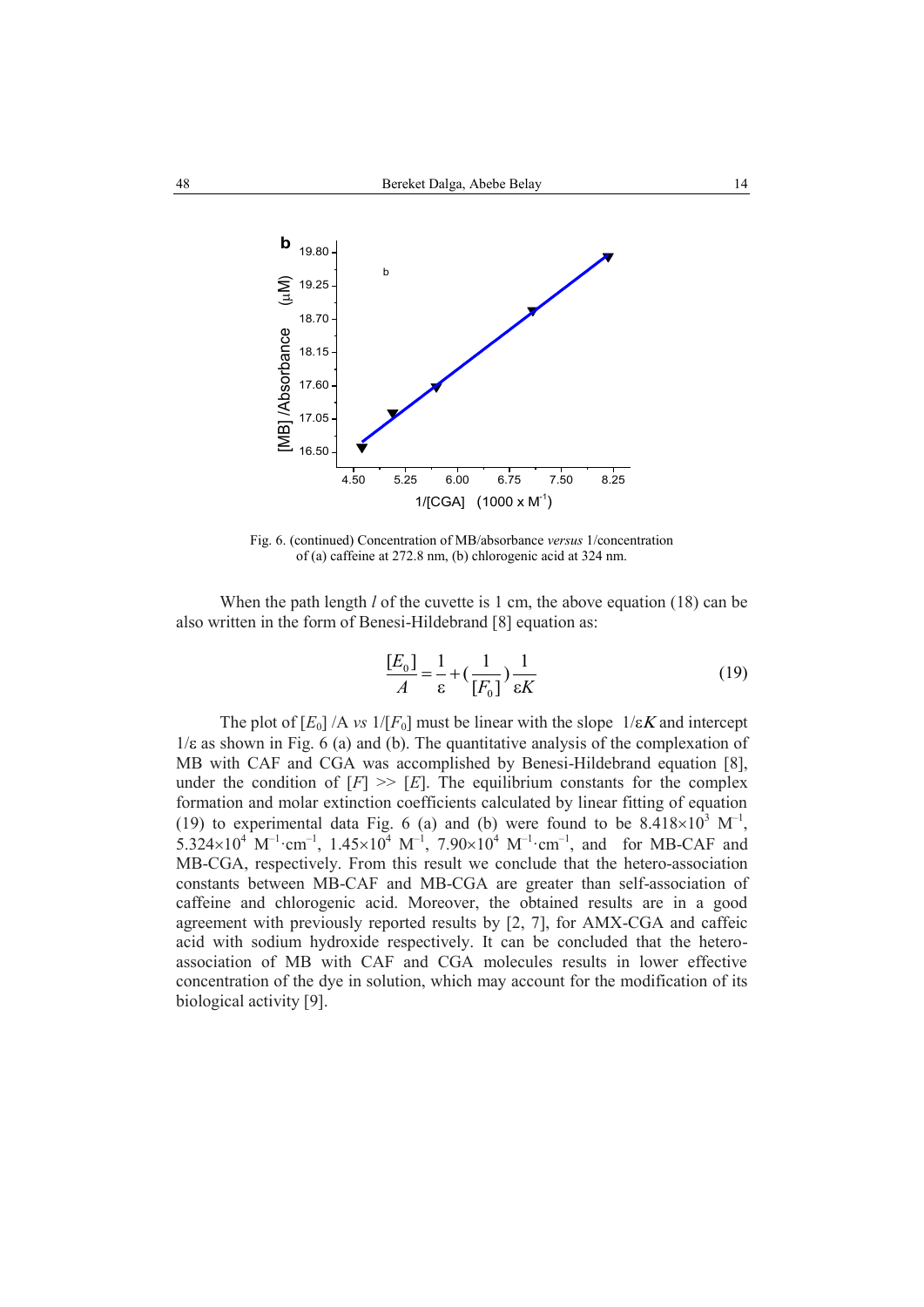THERMODYNAMIC PROPERTIES OF THE HETERO-ASSOCIATION OF METHYLENE BLUE WITH CAFFEINE AND CHLOROGENIC ACID



Fig. 7. ln *K* vs  $1/T$  of (a) MB-CAF at concentration ratio of MB 38.2  $\mu$ M with CAF 120.1  $\mu$ M at 664 nm, (b) MB-CGA at concentration ratio of MB 38.2  $\mu$ M with CGA (122.3  $\mu$ M).

Heating an aqueous solution of MB-CAF and MB-CGA complex shows that the absorption spectra of the molecules are strongly dependent on the temperature in the range of 295–302 K. On increasing temperature, the absorption intensity increases indicating dissociation of molecular associated forms in the solutions [5]. The hetero-association constants between MB with CAF and CGA molecules at the aforementioned temperature were calculated at the peak of 664 nm using equation (19). The values of Δ*H* and Δ*S* were determined from the slope and intercept of the plots of ln*K versus* 1/*T* of MB-CAF and MB-CGA as shown in Fig. 7(a) and (b)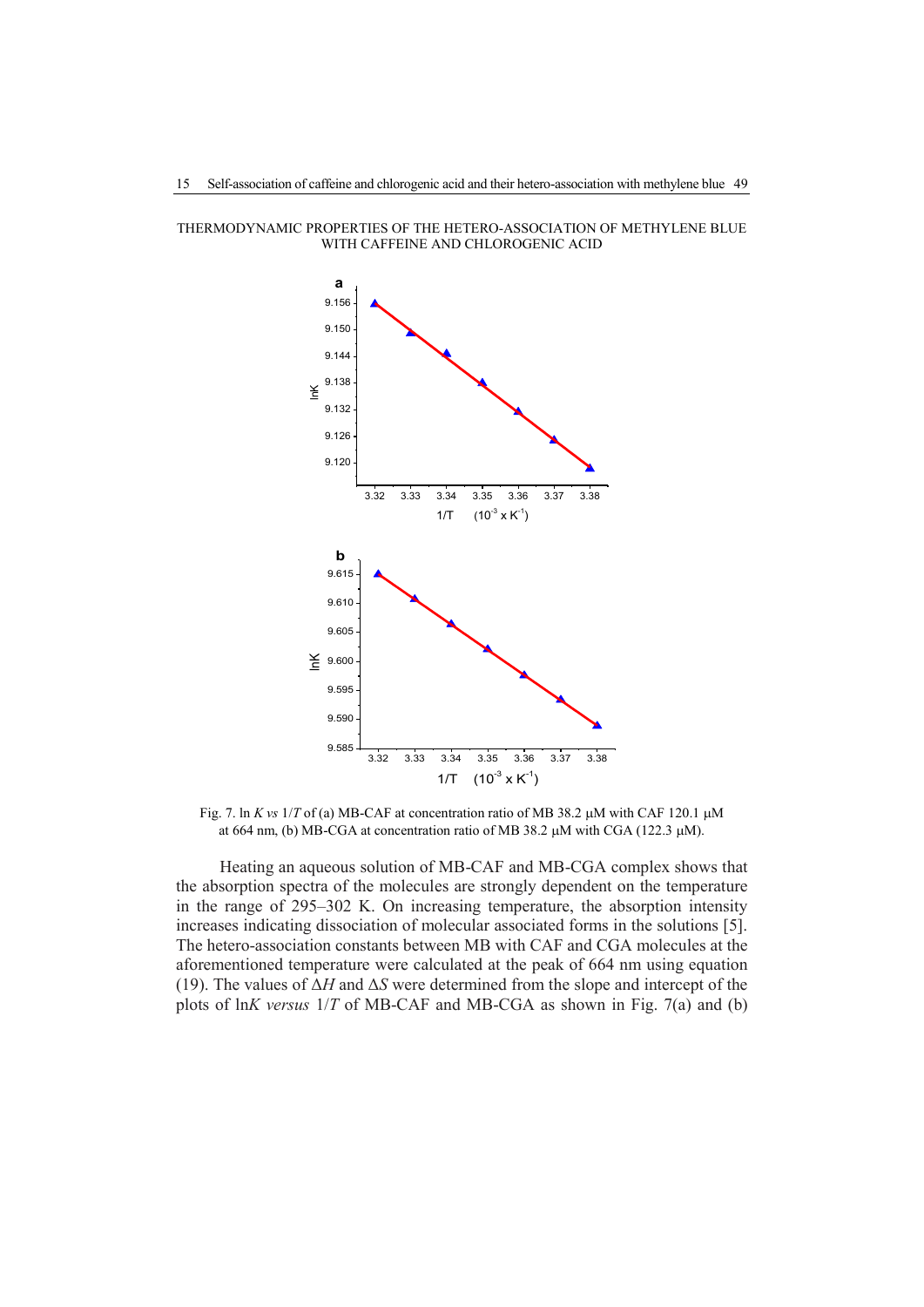and Gibb's free energy  $(\Delta G)$  can be determined at specific temperature using equation (8).

The calculated values for the Gibbs free energy, enthalpy, and entropy of the complexes of MB-CAF and MB-CGA at the above mentioned temperature ranges are obtained as shown in Table 3. The obtained thermodynamic parameters are in good agreement with the recently reported results by [2] for AMX-CGA which are  $\Delta G = -18.186, 6.988 \text{ kJ} \cdot \text{mol}^{-1}, \text{ and } 82.27 \text{ J} \cdot \text{mol}^{-1} \cdot \text{K}^{-1}.$ 

# *Table 3*

Calculated results of the thermodynamic properties of hetero-association of MB-CAF and MB-CGA

| Compounds | $\Delta G$ (kJ·mol <sup>-1</sup> ) | $\Delta H$ (kJ·mol <sup>-1</sup> ) | $\Delta$ S(J·K <sup>-</sup> 1<br>$\cdot$ mol <sup>-1</sup> |
|-----------|------------------------------------|------------------------------------|------------------------------------------------------------|
| MB-CAF    | $-22.89$                           | $5.12 \pm 0.09$                    | $93.07 \pm 0.3$                                            |
| MB-CGA    | $-24.05$                           | $3.61 \pm 0.012$                   | $9189\pm0039$                                              |

From obtained thermodynamic parameters the hetero-association constant of MB with CAF and CGA increases with the temperature. This suggests that the hetero-association processes are endothermic, and the increasing temperature benefits CAF and CGA binding with MB. Accordingly, the positive values of enthalpy and entropy indicate that hydrophobic interactions played a major role in the reaction between methylene blue with caffeine and chlorogenic acid, whereas the negative sign for change in Gibb's free energy indicates the spontaneity of the binding for these complexes [40].

#### **CONCLUSIONS**

The self-association of biologically active compounds, caffeine, chlorogenic acid and their hetero-association with methylene blue (MB), were studied in aqueous solution by a UV/Vis spectrophotometer. The equilibrium constants, the molar extinction coefficients and thermodynamic properties calculated for caffeine, chlorogenic acid and their complexes with methylene blue (MB) are interpreting the study of the kinetic chemical reaction system of the compounds. Hence, understanding, the mechanism of self-association CAF and CGA and their complexation with methylene blue are useful in order to design the advanced and controllable carriers of drugs and food components. In addition, the thermodynamic parameters determined using Van't Hoff equation indicated that binding occurs spontaneously involving an electrostatic and hydrophobic interaction which played a major role in the reaction of self- and hetero-association respectively. Hence, the investigated results have wider applications in pharmaceutical and food companies in terms of cost-effective and scientific utility.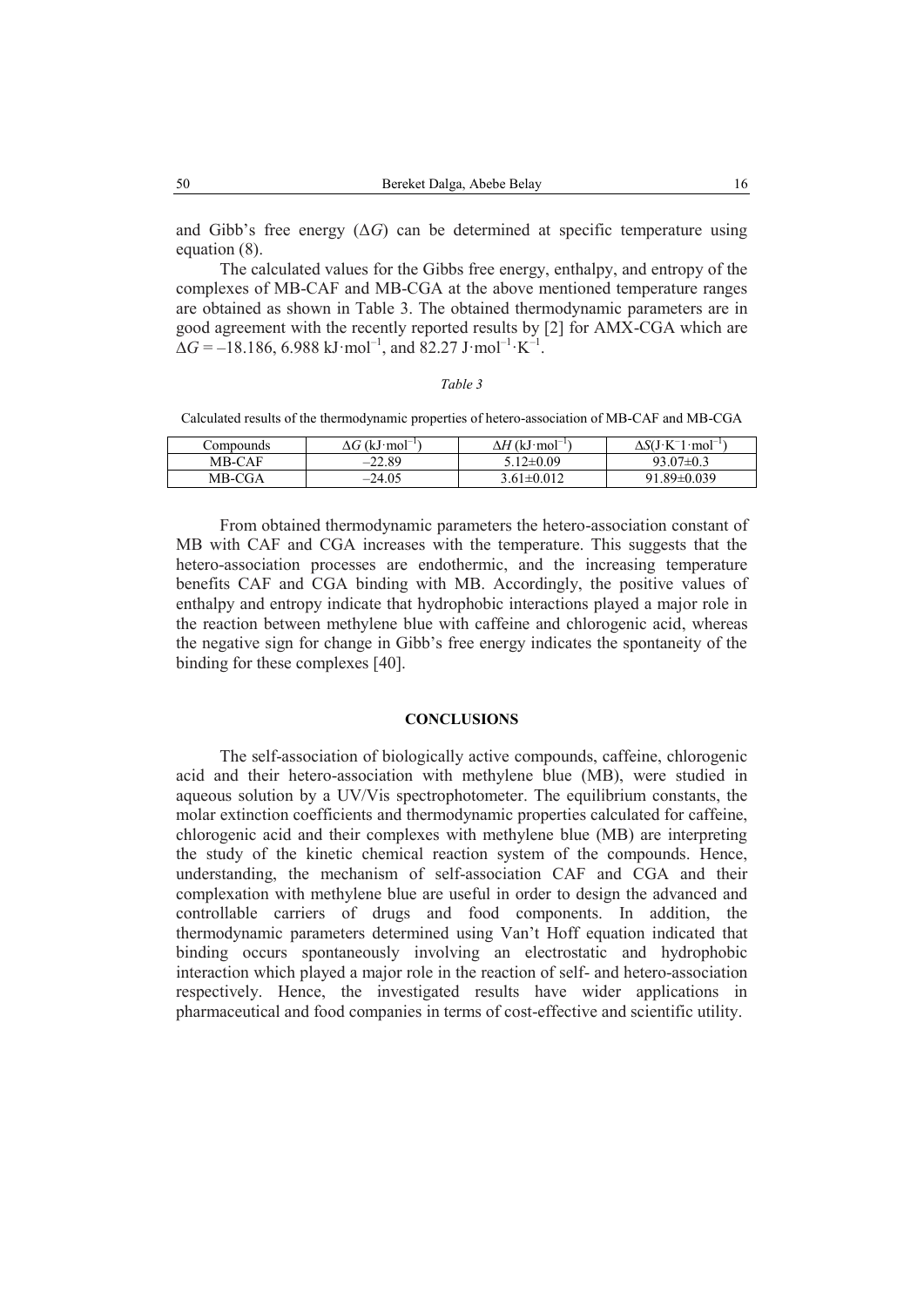#### **REFERENCES**

- 1. ABE, H., S.J. WAGNER, Analysis of viral DNA, protein and envelope damage after methylene blue, phthalocyanine derivative or merocyanine 540, *Photosensitization, Photochem, Photobiol*., 1995, **61**, 402–409.
- 2. ABRAHA, A., A. KEBEDE, A. BELAY, Study of the self-association of amoxicillin, thiamine and the hetero-association with biologically active compound chlorogenic acid, *African. J. Pharmacy and pharma.*, 2016, **10**, 393–402.
- 3. ANTONOV, L., G. GERGOV, V. PETROV, M. KUBISTA, J. NYGREN, UV-Vis spectroscopic and chemometric study on aggregation of ionic dyes in water, *Talanta*,1999, **49**, 99–106.
- 4. BARROW, G.M., E.A. YERGER, Dimerization equilibrium of acetic acid in carbon tetrachloride, *J. Am. Chem. Soc.*,1954, **76**, 5248–5253.
- 5. BELAY, A., Determination of self-associated 5-caffeoylquinic acid and its complexation with sodium hydroxide using UV/Vis spectroscopy, *Int. J. Phys. Scie*., 2010, **5**, 459–464.
- 6. BELAY, A., The hetero-association of caffeine with 5-caffeoylquinic acid and ethidium bromide, *J. Bio. Phys. and Chem*., 2013, **13**, 30–35.
- 7. BELAY, A., Spectrophotometric method for the determination of caffeic acid complexation and thermodynamic properties, *Int. J. Biophysics*., 2012, **2**, 12–17.
- 8. BENESI, H.A., J.H. HILDEBRAND, Spectrophotometric investigation of iodine with aromatic hydrocarbons, *J. Am. Chem. Soc*., 1949, **7**, 2703–2707.
- 9. BOLOTIN, P.A., S.F. BARANOVSKY, M.P. EVSTIGNEEV, Spectrophotometric investigation of the hetero-association of caffeine and thiazine dye in aqueous solutions, *Spectrochim. Acta A,* 2006, **64**, 693–697.
- 10. CLARKE, R.J., R. MACARAE, *Coffee chemistry*, Vol. 1, Elsevier, New York, 1985**.**
- 11. CORNARD, J.P., C. LAPOUGE, L. DANGLETERRE, C. ALL-BDELOT, Complexation of lead (II) by chlorogenic acid: Experimental and theoretical study, *J. Phys. and Chem.*, 2008, **112**, 12475–12484.
- 12. CORNARD, J.P., C. LAPOUGE, Theoretical and spectroscopic investigations of a complex of Al (III) with caffeic acid, *J. Phys. and Chem.*, 2004, **108**, 4470–4478.
- 13. D'AMELIO, N., L. FONTANIVE, F. UGGERI, F. SUGGI-LIVERANI, L. NAVARINI, Nuclear magnetic radiation re-investigation of the caffeine-chlorogenate complex in aqueous solution and in coffee brews, *Food Biophysics,* 2009, DOI 10, 1007/s11483-009-9130-y.
- 14. DANILOV, V.I., A.V. SHESTOPALOVA, Hydrophobic effect in biological association: a Monto Carlo simulation of caffeine molecules stacking, *Inter. J. Quantum Chem.*, 1989, **35**, 103–112.
- 15. DAVIES, D.B., D.A. VESELKOV, L.N. DJIMANT, A.N .VESELKOV, Hetero-association of caffeine and aromatic drugs and their competitive binding with a DNA oligomer, *Euro. Biophys. J.*, 2001, **30**, 354–366.
- 16. DEARDEN, J.C., Investigation of the self-association of phenols and anilines ultraviolet spectroscopy, *Can. J. Chem.*, 1963, **41**, 2683–2691.
- 17. DEARDEN, J.C., G.M. BRESNEN, Thermodynamics of water-octanol and water cyclohexane partitioning of some aromatic compounds, *Int. J. Mol. Sci.*, 2005, **6**, 119–129.
- 18. EVSTIGNEEV, M.P., V.P. EVSTIGNEEV, D.B. DAVIES, NMR investigation of the effect of caffeine on the hetero-association of an anticancer drug with a vitamin, *Chem. Phys. Letter.*, 2006, **432**, 248–251.
- 19. FALKE, M., M. GIL, A. IZA, Self-association of caffeine in aqueous solution via FT-IR study, *Can. J. Chem.*, 1990, **68**, 1293–1299.
- 20. FUJIOKA, K., T. SHIBAMOTO, Chlorogenic acid and caffeine contents in various commercial brewed coffees, *J. Food. Chem.*, 2008, **106**, 217–221.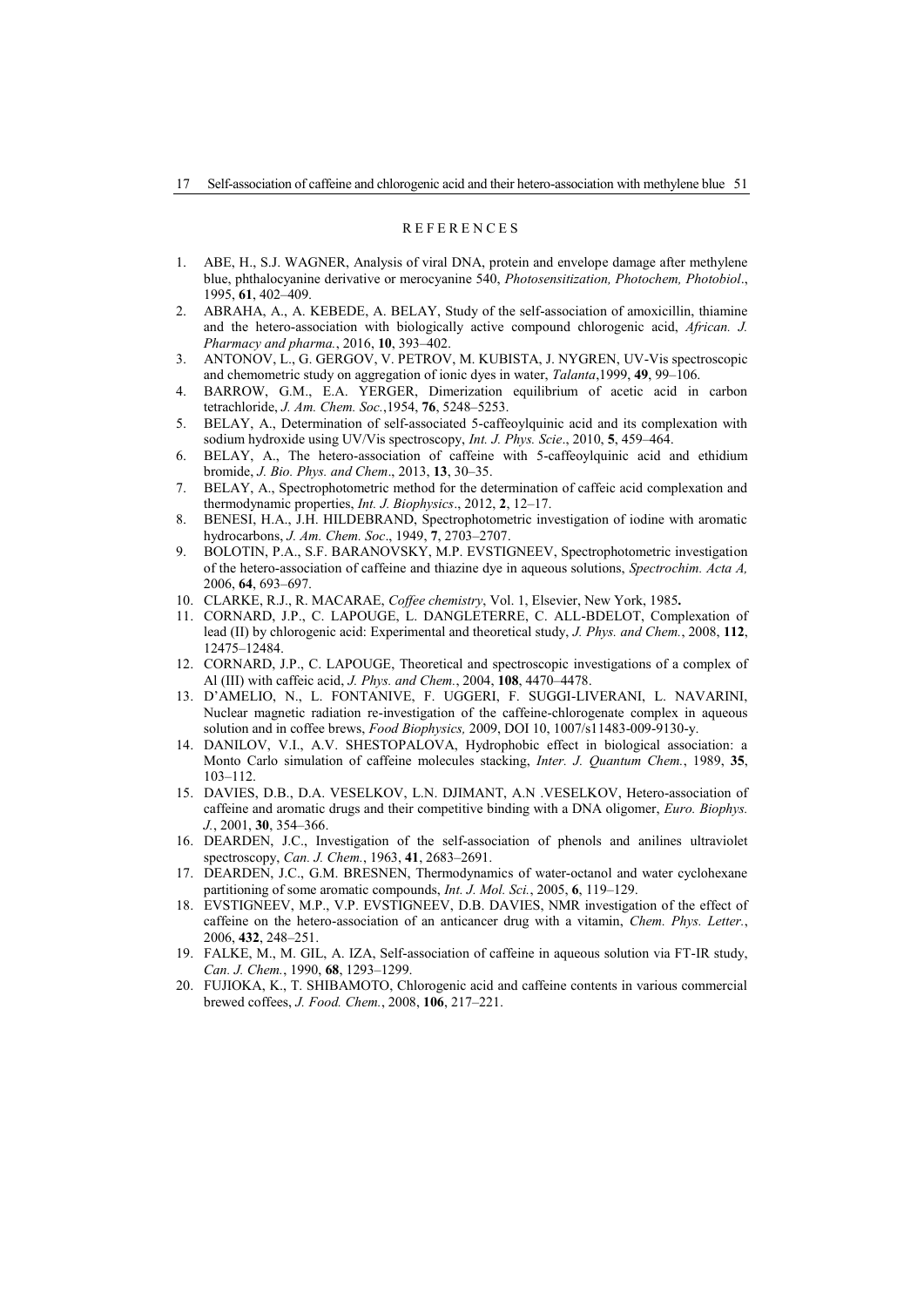- 21. FUJII, T., T. SAITO, K. TAMURA, PURINES, X. LIX, Synthesis and proton nuclear magnetic resonance study of 3, 7-dialkylxanthines and 1,3,7-trialkylxanthines, *Chem. Pharm. Bul.*, 2001, **2839**, 2855.
- 22. GORNAS, P., G.NEUNERT, K. BACYYNSKI, K. POLEWSKI, Beta-cyclodextrin complexes with chlorogenic acid and caffeic acid from coffee brew: spectroscopic, thermodynamic and molecular modeling study, *J. Food. Chem.*, 2009, **114**, 190–196.
- 23. HINTZES, P.E., S. ALISIO, V. VAIDA, Electronic spectroscopy of organic dimer, *Chem. Phys. Lett.*, 2001, **343**, 159–165.
- 24. IRWIN, P., J. BROUILLETTE, A. GIAMPA, K. HICKS, A. GEHRING, S. TU, Cyclomaltoheptaose (beta-cyclodextrin) inclusion complex formation with chlorogenic acid: hydration enthalpy, the solvent entropy effect and enthalpy entropy compensation, *Carbohydrate Res.*, 1999, **322**, 67–76.
- 25. IZA, N., M. GIL, J.L. MONTERO, J. MORCILLO, Molecular spectroscopy and molecular structure*, J. Mol. Struc.*, 1988, **175,** 19–24**.**
- 26. JIN, U.H., J.Y. LEE, S.K. KANG, J.K. KIM, W.H. PARK, J.G. KIM, A phenolic compound, 5 caffeoylquinic acid (chlorogenic acid), is a new type and strong matrix metalloproteinase-9 inhibitor: isolation and identification from methanol extract of *Euonymus alatus*, *Life Science*, 2005, **77**, 2760–2769.
- 27. KWEON, M.H., H.J. HWANG, H.C. SUNG, Identification and antioxidant activity of novel chlorogenic acid derivatives from bamboo (*Phyllostachysedulis*), *Agri. Food. Chem.*, 2001, **49**, 4646–4655.
- 28. [TEMPEL, K.](https://www.ncbi.nlm.nih.gov/pubmed/?term=Tempel%20K%5BAuthor%5D&cauthor=true&cauthor_uid=9309878), C. [VON ZALLINGER,](https://www.ncbi.nlm.nih.gov/pubmed/?term=von%20Zallinger%20C%5BAuthor%5D&cauthor=true&cauthor_uid=9309878) Caffeine-DNA interactions: biochemical investigations comprising DNA-repair enzymes and nucleic acid synthesis, *[Z. Naturforsch. C](https://www.ncbi.nlm.nih.gov/pubmed/9309878)*., 1997, **52**(7–8), 466–74.
- 29. LILLEY, T.H., H. LINSDELL, A. MAESTER, Association of caffeine in water and in aqueous solutions of sucrose, *J. Chem. Soc.*, 1992, **88**, 2865–2870.
- 30. MANCH, C., A. SCALLBERT, C. MORAND, C. REMESY, L. JIMENEZ, Polyphenols: food sources and bioavailability, *Ame. J. Clinical Nutr.*, 2004, **79**, 727–747.
- 31. MARME, N., G. HABL, J.P. KNEMEYER, Aggregation behavior of the redabsorbing oxazine derivative MR 121: a new method for determination of pure dimer spectra, *Chemical Physics Letter*, 2005, **408**, 221–225.
- 32. MOREEIRA, D.P., M.C. MONTEIRO, M. RIBEIRO-ALVES, C.M. DONANGELO, L.C. TRUGO, Contribution of chlorogenic acid to the iron reducing activity of coffee beverages, *J. Agr. Food Chem*., 2005, **53**, 1399–1402.
- 33. MURAT, O.Z., DIETRICH E, L, MOHAMMED, H., GEORGE, A.P., Cellular and molecular actions of methylene blue in the nervous system, *Med. Res. Rev.*, 2011, **31**, 93–117.
- 34. Guowen, Z., Yadi, M. Spectroscopic studies on the interaction of sodium benzoate, a food preservative, with calf thymus DNA, Food Chemistry, 2013, **141**, 41–47
- 35. NAWROT, P., S. JORDAN, J. EASTWOOD, J. ROTSTEIN, A. HUGENHOLTZ, M. FEELEY, Effects of caffeine on human health, *Food Additives and Contaminants*, 2003, **20**, 1–30.
- 36. ORTH, K., A. RUCK, G. BECK, A. STANESCU, H.G. BEGER, *Chirurg*., 1995, **66**, 1254– 1257.
- 37. PAXEUS, N., H.F. SCHRODER, Screening for non-regulated organic compounds in municipal waste in Goteberg, Sweden, *Water Science and Technology*, 1996, **33**, 9–15.
- 38. PIOSIK, J., M.ZDUNEK, J.KAPUSCINSKI, The modulation by xanthines of the DNA damaging effect of polycyclic aromatic agent, the stacking complexes of caffeine with doxorubicin and mitoxantrone, *Biochem. Pharmacol.*, 2002, **63**, 635–646.
- 39. RAMU, A., M.M. MEHTA, J. LIU, I. TURYAN, A. ALEKSIC, The riboflavin mediated photo oxidation of doxorubicin, *Cancer Chemother., Pharmacology*, 2000, **46**, 449–458.